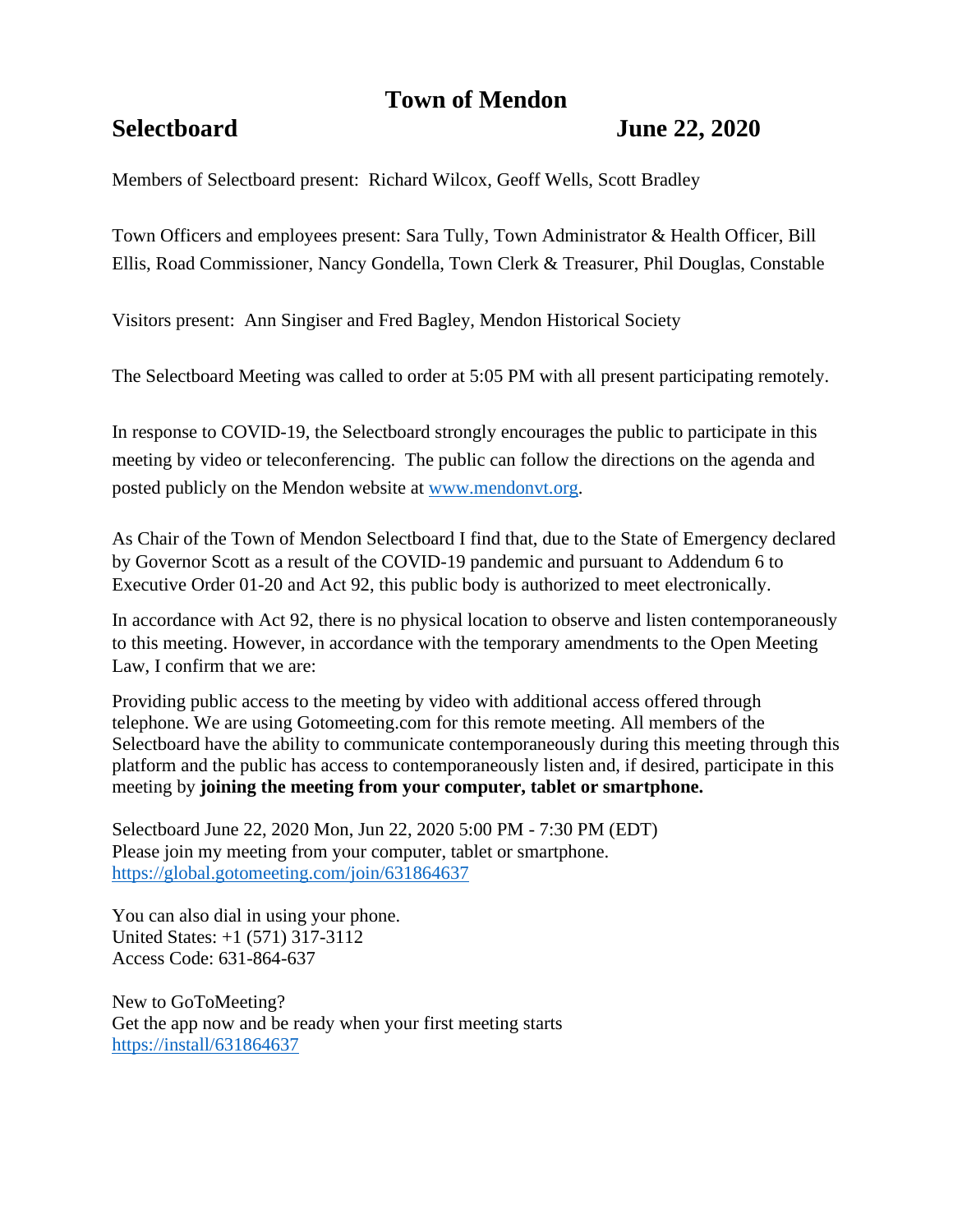- a) Providing public notice of instructions for accessing the meeting. We previously gave notice to the public of the necessary information for accessing this meeting, including how to access the meeting using telephone and video in our posted meeting agenda. Instructions have also been provided on the town website at: www.mendonvt.org.
- b) Providing a mechanism for the public to alert the public body during the meeting if there are problems with access. If anybody has a problem, please *e-mail mendonclerk@comcast.net* and
- c) Continuing the meeting if necessary. In the event the public is unable to access this meeting, it will be continued to a time and place certain.

Please note that all votes taken during this meeting that are not unanimous will be done by roll call vote, in accordance with the law.

Let's start the meeting by taking a roll call attendance of all members participating in the meeting.

Roll call: Richard Wilcox, Geoff Wells and Scott Bradley

Agenda: R. Wilcox moved to approve the agenda with the addition of Elections and Mendon Recreation Area. Motion seconded by S, Bradley. The Selectboard unanimously approved the motion.

### Administrative Matters

*Selectmen's Orders* were reviewed. Motion by G, Wells to approve payroll in the amount of \$12,400.51 for the period ending 06/13/2020. Motion seconded by S. Bradley. The Selectboard unanimously approved the motion. Motion by G. Wells to approve pay orders for the period ending 06/22/2020 in the amounts of \$12,313.22 and \$17,572.75. Motion seconded by S. Bradley. The Selectboard unanimously approved the motion.

Minutes of Previous Meeting: R. Wilcox moved to approve the minutes of June 8, 2020 and June 15, 2020 meetings. Motion seconded by G. Wells. The Selectboard unanimously approved the motion.

### Business

*Elections* N. Gondella is recommending the office is closed to all other business besides the election. This will eliminate any additional people in the office while managing the election process. The Selectboard approved the request.

*Town Hall Park Fence* The Selectboard discussed the placement of a split rail fence in front of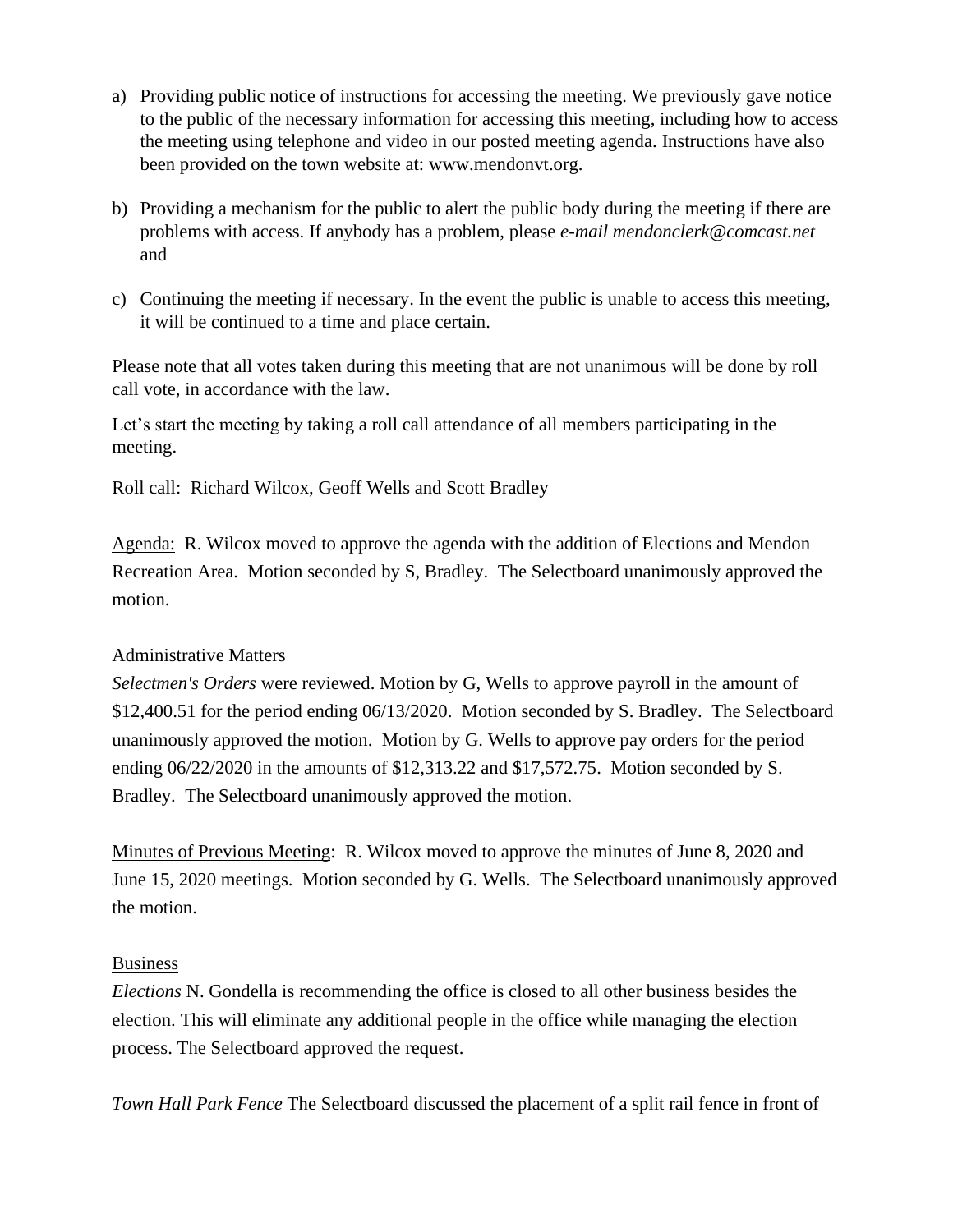the town Hall park. G. Wells supports the placement of the fence as a safety precaution. Motion by R. Wilcox to approve the construction of a split rail fence in front of the Town Hall Park. Motion seconded by G. Wells. The fence is intended to mirror the fence that is installed in front of the Town Office. The Selectboard unanimously approved the motion. Motion by R. Wilcox to assign Ann Singiser, Clerk of the Works, to oversee the installation of the historic panels and fence at the Town Hall Park. Motion seconded by G. Wells. The Selectboard unanimously approved the motion.

*AT&T Status* The Selectboard reviewed, commented and approved a letter to Rutland Regional Planning Commission opposing the AT&T Telecommunication facility.

*COVID-19 Response & Town Government Operations* S. Tully discussed the mandatory quarantine requirements under Governor Scott's Executive Order when returning to Vermont from out of state. S. Tully provided an overview of an employer's responsibility to pay an employee that must quarantine under the FFCRA Emergency Paid Sick Leave Act. Mandatory quarantine is a qualifying condition under the act and the act does not take into account the circumstances that led to the need for quarantine. Employees may quarantine for 7 days and get tested and return to work after receiving a negative result or quarantine for 14 days. The Selectboard agreed to provide further clarification of the existing vacation policy that vacation time will not be approved if traveling out of state that will require a mandatory quarantine upon the employees return to VT. Employees will complete a written request to use vacation time to be pre-approved. The Selectboard discussed also informing elected and appointed officials not to come to the Town Office if they have travelled outside of Vermont and are required to quarantine when they return.

*Vermont Local Government Resolution* Motion by R. Wilcox to sign the Vermont Local Government Resolution. Motion seconded by S, Bradley. The Selectboard unanimously approved the motion.

*Appropriations* The Selectboard has received a request to consider waving the petition requirements for requesting appropriation funding for Town Meeting 2021. The Selectboard has required a petition signed by 5% of the voters (approximately 45 signatures) in order for an appropriation request to be warned on the ballot for town meeting. There is a concern of exposure to COVID-19 in obtaining petition signatures. There was a lengthy discussion of the potential impacts of waving the petition requirement. There is also a possibility that the state will amend this requirement. The Selectboard recognized a need to clarify the existing appropriation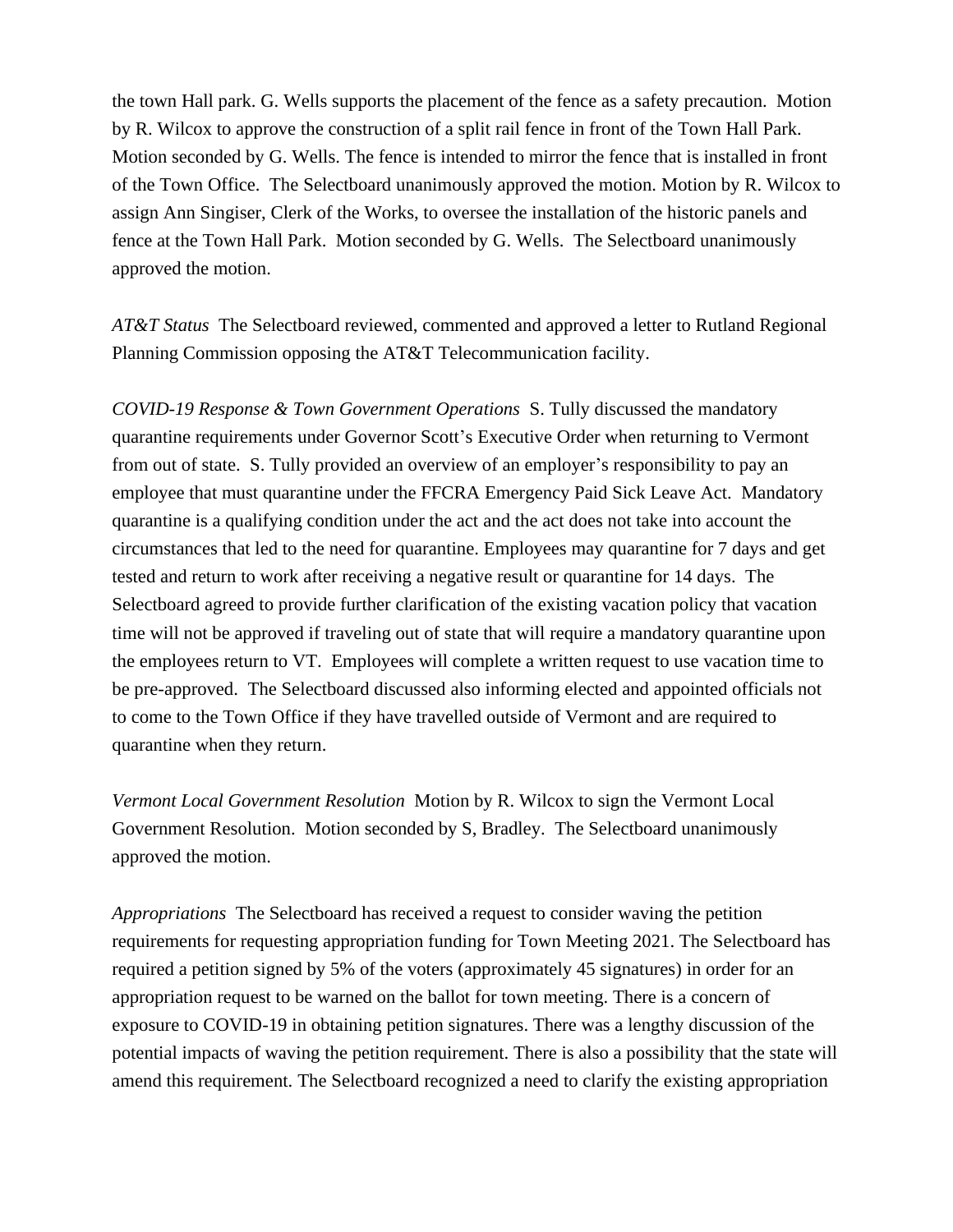request procedure with a written policy and also consider making an amendment for one year based on the COVID19 pandemic. No decision was made, but the Selectboard committed to making a clarification before the August primary.

*Rutland County Sheriff Contract* Motion by R. Wilcox to approve and sign the contract with Rutland County Sheriff to provide coverage for 32 hours per week at \$44.52 per hour with a certified Level III Deputy Sheriff. Motion seconded by S. Bradley. The Selectboard unanimously approved the motion.

*Dry Hydrant Update* P. Douglas provided a detailed update on the project status currently under construction.Construction is estimated to be complete by Friday. The Woodward Road Dry hydrant was discussed. The state will not require a wetland permit to construct a 250 square foot access and brush cut 5 feet on either side of the pipe. The Selectboard agreed this work can be completed by the town. Material used for the turnout will be paid for from the Public Safety Reserve Fund. It is suspected a neighboring property weed wacked the open area of the lot owned by the town. The Selectboard directed S. Tully to follow up with a letter prohibiting any type of maintenance on the lot as it could be a violation of the wetland designation.

*Highway Inventory Update* B. Ellis reported Steve Shield, RRPC is finalizing the inventory and will be entering it into the states culvert inventory. The RRPC will conduct some training for B. Ellis and S. Tully to keep the inventory current and updated.

#### *KnowBe4 Security Awareness Training* Issue tabled until the next meeting.

*Vacation Schedule* S. Tully presented the hours each employee intends to roll over into the next fiscal year. The Personnel Policy allows for up to one week of vacation time to be carried over. All employees will be within that except for one. R. Wilcox discussed the challenges of taking vacation time during the COVID pandemic and with six public meetings scheduled in June. The Selectboard agreed to make an exception to the Personnel Policy for one year only. Motion by R. Wilcox to approve the remaining balance of vacation time to be carried over to the next fiscal year. Motion seconded by S. Bradley. The Selectboard unanimously approved the motion.

*Mendon Recreation Area* A request was received by Rutland County Little League to use the Mendon Recreation Area for practices and games. At the June 8<sup>th</sup> Selectboard Meeting the Board agreed to allow the use of the field with a Mendon Recreation Area Facility Use Agreement. The agreement would require the Rutland County Little League to place a porta